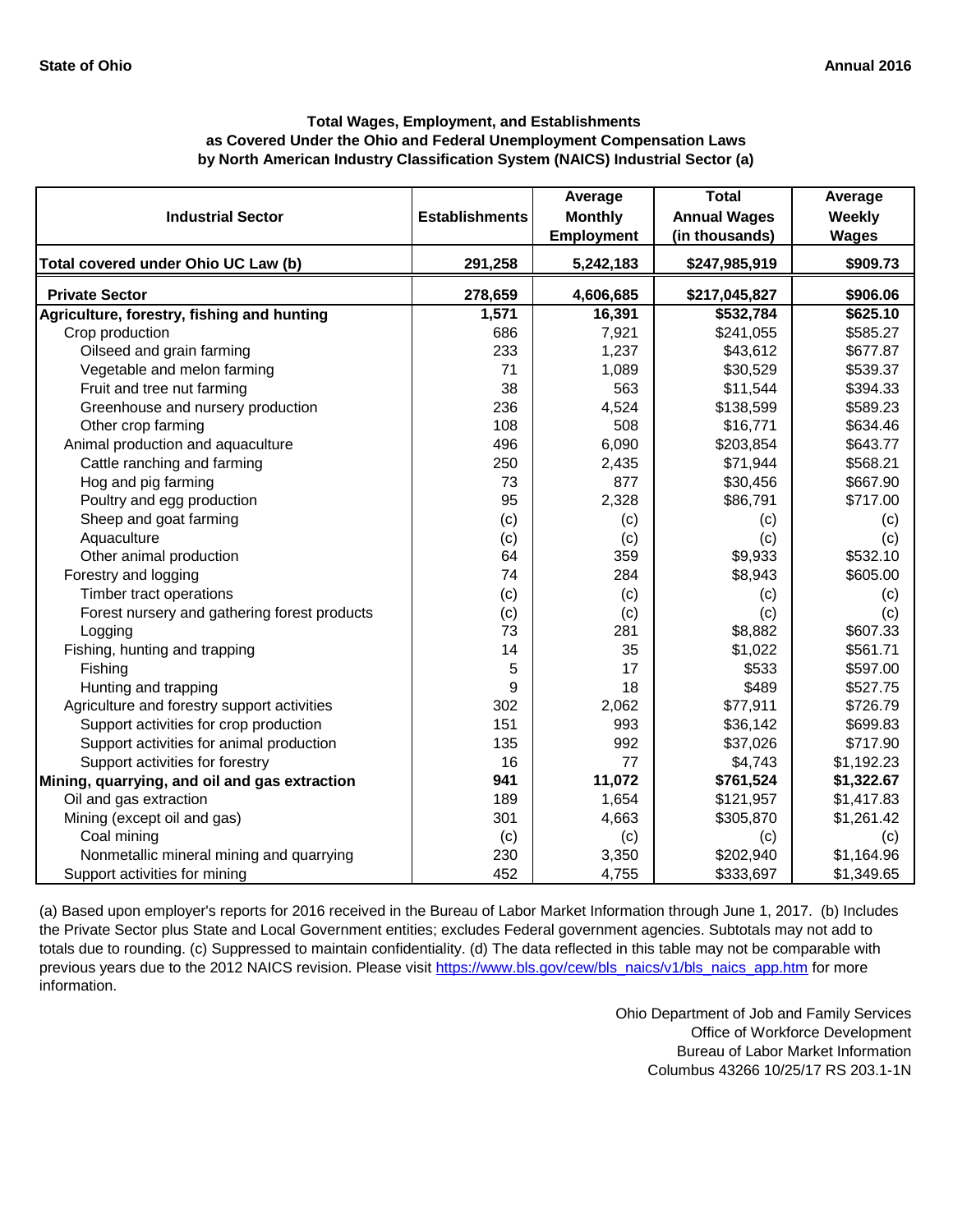|                                               |                       | Average           | <b>Total</b>        | Average       |
|-----------------------------------------------|-----------------------|-------------------|---------------------|---------------|
| <b>Industrial Sector</b>                      | <b>Establishments</b> | <b>Monthly</b>    | <b>Annual Wages</b> | <b>Weekly</b> |
|                                               |                       | <b>Employment</b> | (in thousands)      | <b>Wages</b>  |
| <b>Utilities</b>                              | 575                   | 19,275            | \$1,792,357         | \$1,788.27    |
| <b>Utilities</b>                              | 575                   | 19,275            | \$1,792,357         | \$1,788.27    |
| Power generation and supply                   | 316                   | 12,606            | \$1,240,543         | \$1,892.48    |
| Natural gas distribution                      | 148                   | 5,439             | \$482,973           | \$1,707.81    |
| Water, sewage and other systems               | 111                   | 1,230             | \$68,841            | \$1,076.17    |
| Construction                                  | 22,785                | 205,878           | \$11,741,097        | \$1,096.71    |
| Construction of buildings                     | 6,227                 | 45,028            | \$2,622,331         | \$1,119.96    |
| Residential building construction             | 4,510                 | 19,419            | \$897,186           | \$888.50      |
| Nonresidential building construction          | 1,717                 | 25,609            | \$1,725,144         | \$1,295.48    |
| Heavy and civil engineering construction      | 1,484                 | 26,939            | \$1,999,362         | \$1,427.27    |
| Utility system construction                   | 755                   | 14,811            | \$1,045,949         | \$1,358.12    |
| Land subdivision                              | 115                   | 575               | \$41,907            | \$1,400.58    |
| Highway, street, and bridge construction      | 423                   | 9,792             | \$795,535           | \$1,562.40    |
| Other heavy construction                      | 191                   | 1,761             | \$115,971           | \$1,266.21    |
| Specialty trade contractors                   | 15,075                | 133,912           | \$7,119,404         | \$1,022.40    |
| Building foundation and exterior contractors  | 3,356                 | 26,443            | \$1,298,884         | \$944.62      |
| Building equipment contractors                | 5,823                 | 67,404            | \$3,855,023         | \$1,099.87    |
| Building finishing contractors                | 3,238                 | 20,514            | \$935,235           | \$876.73      |
| Other specialty trade contractors             | 2,658                 | 19,551            | \$1,030,262         | \$1,013.40    |
| Manufacturing                                 | 15,487                | 685,083           | \$40,258,652        | \$1,130.10    |
| Food manufacturing                            | 1,045                 | 59,818            | \$2,988,952         | \$960.90      |
| Animal food manufacturing                     | 81                    | 2,837             | \$165,030           | \$1,118.87    |
| Grain and oilseed milling                     | (c)                   | (c)               | (c)                 | (c)           |
| Sugar and confectionery product manufacturing | 88                    | 2,365             | \$75,370            | \$612.87      |
| Fruit and vegetable preserving and specialty  | 76                    | 10,916            | \$637,236           | \$1,122.60    |
| Dairy product manufacturing                   | 68                    | 7,199             | \$525,478           | \$1,403.69    |
| Animal slaughtering and processing            | 149                   | 11,471            | \$467,920           | \$784.46      |
| Seafood product preparation and packaging     | (c)                   | (c)               | (c)                 | (c)           |
| Bakeries and tortilla manufacturing           | 424                   | 12,279            | \$481,741           | \$754.48      |
| Other food manufacturing                      | 121                   | 10,464            | \$485,701           | \$892.62      |
| Beverage and tobacco product manufacturing    | 222                   | 8,419             | \$415,209           | \$948.38      |
| Textile mills                                 | 53                    | 1,788             | \$105,852           | \$1,138.44    |
| Fiber, yarn, and thread mills                 | (c)                   | (c)               | (c)                 | (c)           |
| Fabric mills                                  | 24                    | 952               | \$45,761            | \$924.79      |
| Textile and fabric finishing mills            | (c)                   | (c)               | (c)                 | (c)           |

[\(a\) Based upon employer's reports for 2016 received in t](https://www.bls.gov/cew/bls_naics/v1/bls_naics_app.htm#)he Bureau of Labor Market Information through June 1, 2017. (b) [Includes the Private Sector plus State and Local Governm](https://www.bls.gov/cew/bls_naics/v1/bls_naics_app.htm#)ent entities; excludes Federal government agencies. Subtotals may [not add to totals due to rounding. \(c\) Suppressed to main](https://www.bls.gov/cew/bls_naics/v1/bls_naics_app.htm#)tain confidentiality. (d) The data reflected in this table may not be [comparable with previous years due to the 2012 NAICS](https://www.bls.gov/cew/bls_naics/v1/bls_naics_app.htm#) revision. Please visit

[https://www.bls.gov/cew/bls\\_naics/v1/bls\\_naics\\_app.htm](https://www.bls.gov/cew/bls_naics/v1/bls_naics_app.htm#) for more information.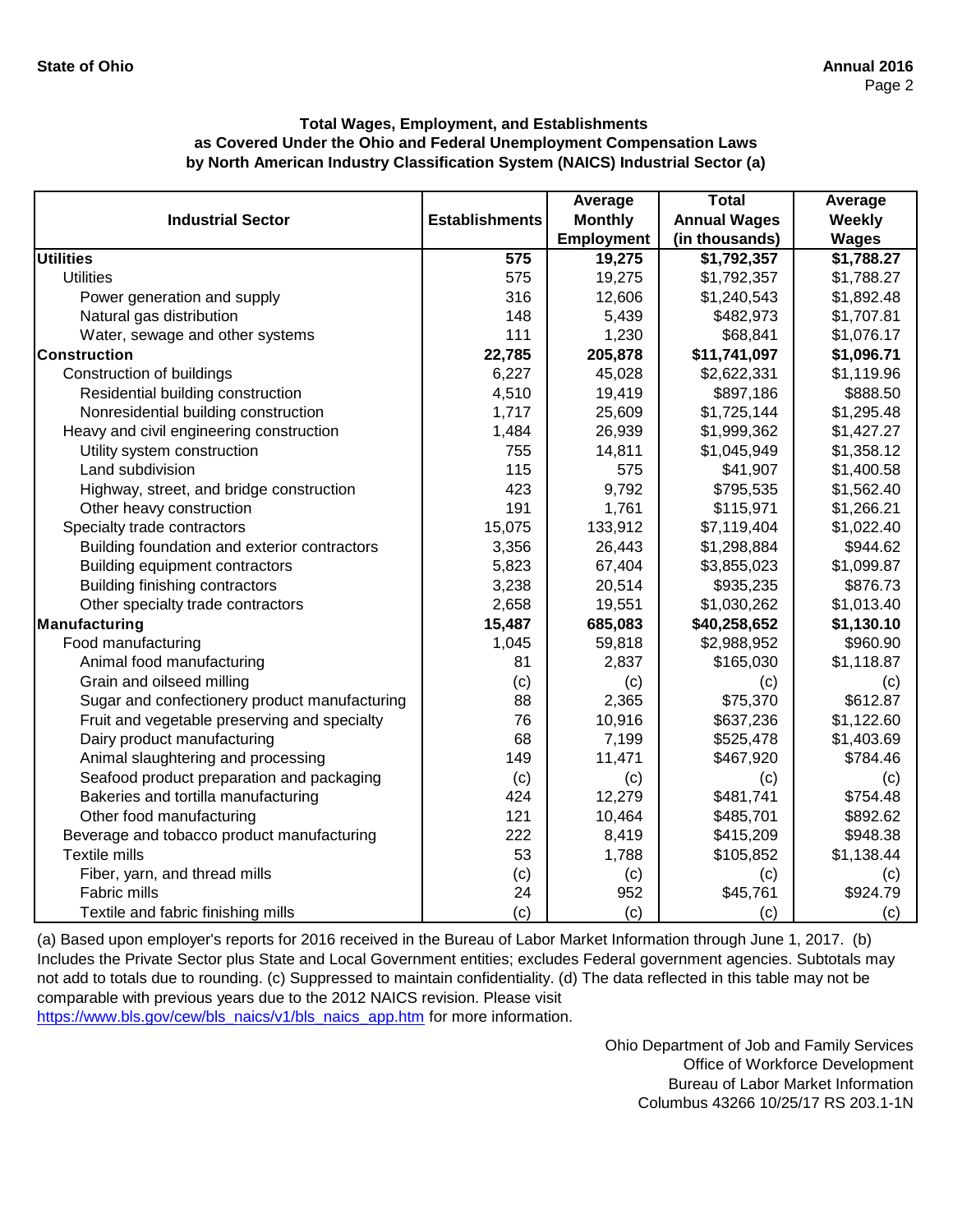|                                             |                       | Average           | <b>Total</b>        | Average      |
|---------------------------------------------|-----------------------|-------------------|---------------------|--------------|
| <b>Industrial Sector</b>                    | <b>Establishments</b> | <b>Monthly</b>    | <b>Annual Wages</b> | Weekly       |
|                                             |                       | <b>Employment</b> | (in thousands)      | <b>Wages</b> |
| Textile product mills                       | 221                   | 2,517             | \$93,521            | \$714.44     |
| Textile furnishings mills                   | 37                    | 728               | \$29,681            | \$784.40     |
| Other textile product mills                 | 184                   | 1,790             | \$63,840            | \$686.00     |
| Apparel manufacturing                       | 82                    | 1,698             | \$60,519            | \$685.54     |
| Apparel knitting mills                      | (c)                   | (c)               | (c)                 | (c)          |
| Cut and sew apparel manufacturing           | 69                    | 1,603             | \$57,535            | \$690.33     |
| Accessories and other apparel manufacturing | (c)                   | (c)               | (c)                 | (c)          |
| Leather and allied product manufacturing    | 40                    | 1,024             | \$36,104            | \$678.19     |
| Leather and hide tanning and finishing      | (c)                   | (c)               | (c)                 | (c)          |
| Footwear manufacturing                      | (c)                   | (c)               | (c)                 | (c)          |
| Other leather product manufacturing         | 31                    | 930               | \$32,339            | \$668.96     |
| Wood product manufacturing                  | 607                   | 12,988            | \$514,018           | \$761.10     |
| Sawmills and wood preservation              | 107                   | 1,677             | \$61,301            | \$702.83     |
| Plywood and engineered wood product mfg.    | 54                    | 1,767             | \$69,269            | \$753.73     |
| Other wood product manufacturing            | 446                   | 9,543             | \$383,448           | \$772.69     |
| Paper manufacturing                         | 340                   | 19,842            | \$1,163,574         | \$1,127.73   |
| Pulp, paper, and paperboard mills           | 25                    | 2,351             | \$169,866           | \$1,389.27   |
| Converted paper product manufacturing       | 315                   | 17,491            | \$993,708           | \$1,092.58   |
| Printing and related support activities     | 1,195                 | 21,595            | \$976,066           | \$869.19     |
| Petroleum and coal products manufacturing   | 118                   | 5,046             | \$489,241           | \$1,864.54   |
| Chemical manufacturing                      | 790                   | 44,257            | \$3,754,513         | \$1,631.42   |
| Basic chemical manufacturing                | 191                   | 9,712             | \$789,722           | \$1,563.67   |
| Resin, rubber, and artificial fibers mfg.   | 129                   | 5,567             | \$467,291           | \$1,614.27   |
| Agricultural chemical manufacturing         | 29                    | 2,007             | \$219,189           | \$2,100.23   |
| Pharmaceutical and medicine manufacturing   | 51                    | 4,846             | \$384,733           | \$1,526.75   |
| Paint, coating, and adhesive manufacturing  | 133                   | 7,912             | \$559,438           | \$1,359.75   |
| Soap, cleaning compound, and toiletry mfg.  | 111                   | 9,243             | \$1,000,528         | \$2,081.69   |
| Other chemical product and preparation mfg. | 147                   | 4,970             | \$333,612           | \$1,290.96   |
| Plastics and rubber products manufacturing  | 865                   | 56,745            | \$2,760,118         | \$935.40     |
| Plastics product manufacturing              | 672                   | 43,500            | \$2,026,073         | \$895.69     |
| Rubber product manufacturing                | 193                   | 13,245            | \$734,046           | \$1,065.79   |
| Nonmetallic mineral product manufacturing   | 670                   | 27,155            | \$1,524,980         | \$1,079.98   |
| Clay product and refractory manufacturing   | 97                    | 4,706             | \$224,353           | \$916.77     |
| Glass and glass product manufacturing       | 85                    | 8,282             | \$447,061           | \$1,038.02   |
| Cement and concrete product manufacturing   | 293                   | 5,773             | \$289,106           | \$963.06     |

[\(a\) Based upon employer's reports for 2016 received in t](https://www.bls.gov/cew/bls_naics/v1/bls_naics_app.htm#)he Bureau of Labor Market Information through June 1, 2017. (b) [Includes the Private Sector plus State and Local Governm](https://www.bls.gov/cew/bls_naics/v1/bls_naics_app.htm#)ent entities; excludes Federal government agencies. Subtotals may [not add to totals due to rounding. \(c\) Suppressed to main](https://www.bls.gov/cew/bls_naics/v1/bls_naics_app.htm#)tain confidentiality. (d) The data reflected in this table may not be [comparable with previous years due to the 2012 NAICS](https://www.bls.gov/cew/bls_naics/v1/bls_naics_app.htm#) revision. Please visit

[https://www.bls.gov/cew/bls\\_naics/v1/bls\\_naics\\_app.htm](https://www.bls.gov/cew/bls_naics/v1/bls_naics_app.htm#) for more information.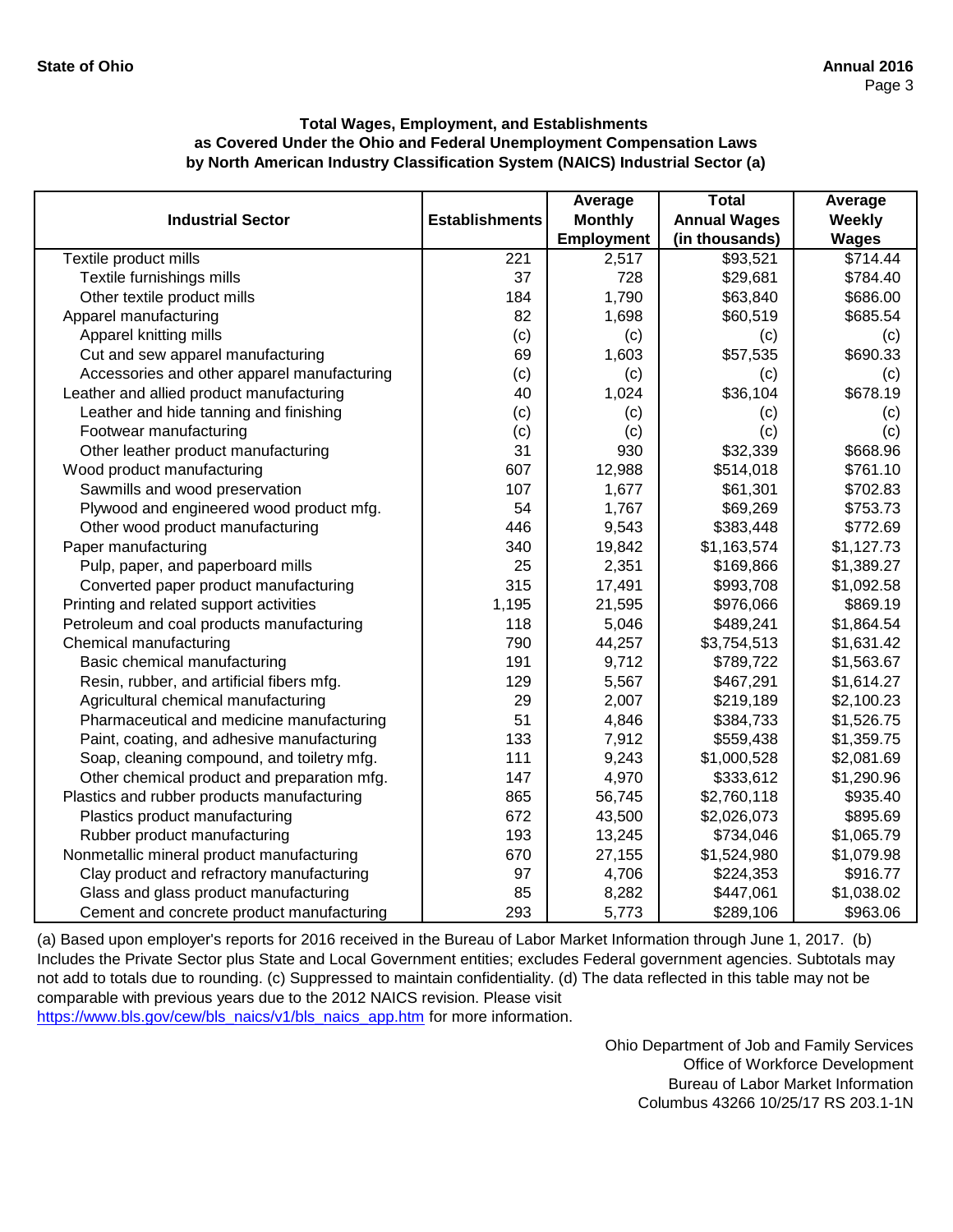|                                               |                       | Average        | <b>Total</b>        | Average      |
|-----------------------------------------------|-----------------------|----------------|---------------------|--------------|
| <b>Industrial Sector</b>                      | <b>Establishments</b> | <b>Monthly</b> | <b>Annual Wages</b> | Weekly       |
|                                               |                       | Employment     | (in thousands)      | <b>Wages</b> |
| Lime and gypsum product manufacturing         | 18                    | 604            | \$38,710            | \$1,232.33   |
| Other nonmetallic mineral products            | 177                   | 7,789          | \$525,749           | \$1,298.04   |
| Primary metal manufacturing                   | 458                   | 36,811         | \$2,413,328         | \$1,260.77   |
| Iron and steel mills and ferroalloy mfg.      | 61                    | 7,747          | \$596,170           | \$1,479.92   |
| Steel product mfg. from purchased steel       | 101                   | 7,392          | \$528,285           | \$1,374.42   |
| Alumina and aluminum production               | 46                    | 3,280          | \$166,017           | \$973.46     |
| Other nonferrous metal production             | 55                    | 5,740          | \$416,342           | \$1,394.83   |
| Foundries                                     | 195                   | 12,653         | \$706,515           | \$1,073.85   |
| Fabricated metal product manufacturing        | 3,613                 | 98,443         | \$5,254,556         | \$1,026.48   |
| Forging and stamping                          | 229                   | 9,970          | \$552,295           | \$1,065.31   |
| Cutlery and handtool manufacturing            | 86                    | 3,651          | \$190,042           | \$1,000.92   |
| Architectural and structural metals mfg.      | 667                   | 17,317         | \$853,446           | \$947.77     |
| Boiler, tank, and shipping container mfg.     | 117                   | 7,713          | \$523,985           | \$1,306.44   |
| Hardware manufacturing                        | 29                    | 1,140          | \$52,973            | \$893.73     |
| Spring and wire product manufacturing         | 82                    | 2,540          | \$120,514           | \$912.31     |
| Machine shops and threaded product mfg.       | 1,561                 | 24,722         | \$1,236,646         | \$961.96     |
| Coating, engraving, and heat treating metals  | 482                   | 12,638         | \$611,892           | \$931.08     |
| Other fabricated metal product manufacturing  | 360                   | 18,751         | \$1,112,764         | \$1,141.23   |
| Machinery manufacturing                       | 1,861                 | 76,911         | \$4,703,649         | \$1,176.10   |
| Ag., construction, and mining machinery mfg.  | 113                   | 6,318          | \$326,564           | \$994.06     |
| Industrial machinery manufacturing            | 243                   | 9,697          | \$603,128           | \$1,196.12   |
| Commercial and service industry machinery     | 107                   | 3,685          | \$206,008           | \$1,074.96   |
| HVAC and commercial refrigeration equipment   | 80                    | 6,619          | \$417,764           | \$1,213.77   |
| Metalworking machinery manufacturing          | 852                   | 22,419         | \$1,301,898         | \$1,116.75   |
| Turbine and power transmission equipment mfg. | 78                    | 3,916          | \$260,784           | \$1,280.58   |
| Other general purpose machinery manufacturing | 390                   | 24,257         | \$1,587,503         | \$1,258.56   |
| Computer and electronic product manufacturing | 521                   | 20,410         | \$1,352,100         | \$1,273.96   |
| Computer and peripheral equipment mfg.        | 27                    | 1,298          | \$83,679            | \$1,239.44   |
| Communications equipment manufacturing        | 41                    | 1,742          | \$124,421           | \$1,373.54   |
| Audio and video equipment manufacturing       | 10                    | 170            | \$8,084             | \$915.79     |
| Semiconductor and electronic component mfg.   | 138                   | 6,243          | \$362,354           | \$1,116.23   |
| Electronic instrument manufacturing           | 293                   | 10,709         | \$758,141           | \$1,361.44   |
| Magnetic media manufacturing and reproducing  | 13                    | 249            | \$15,422            | \$1,192.65   |
| Electrical equipment and appliance mfg.       | 355                   | 27,405         | \$1,594,284         | \$1,118.75   |
| Electric lighting equipment manufacturing     | (c)                   | (c)            | (c)                 | (c)          |

[\(a\) Based upon employer's reports for 2016 received in t](https://www.bls.gov/cew/bls_naics/v1/bls_naics_app.htm#)he Bureau of Labor Market Information through June 1, 2017. (b) [Includes the Private Sector plus State and Local Governm](https://www.bls.gov/cew/bls_naics/v1/bls_naics_app.htm#)ent entities; excludes Federal government agencies. Subtotals may [not add to totals due to rounding. \(c\) Suppressed to main](https://www.bls.gov/cew/bls_naics/v1/bls_naics_app.htm#)tain confidentiality. (d) The data reflected in this table may not be [comparable with previous years due to the 2012 NAICS](https://www.bls.gov/cew/bls_naics/v1/bls_naics_app.htm#) revision. Please visit

[https://www.bls.gov/cew/bls\\_naics/v1/bls\\_naics\\_app.htm](https://www.bls.gov/cew/bls_naics/v1/bls_naics_app.htm#) for more information.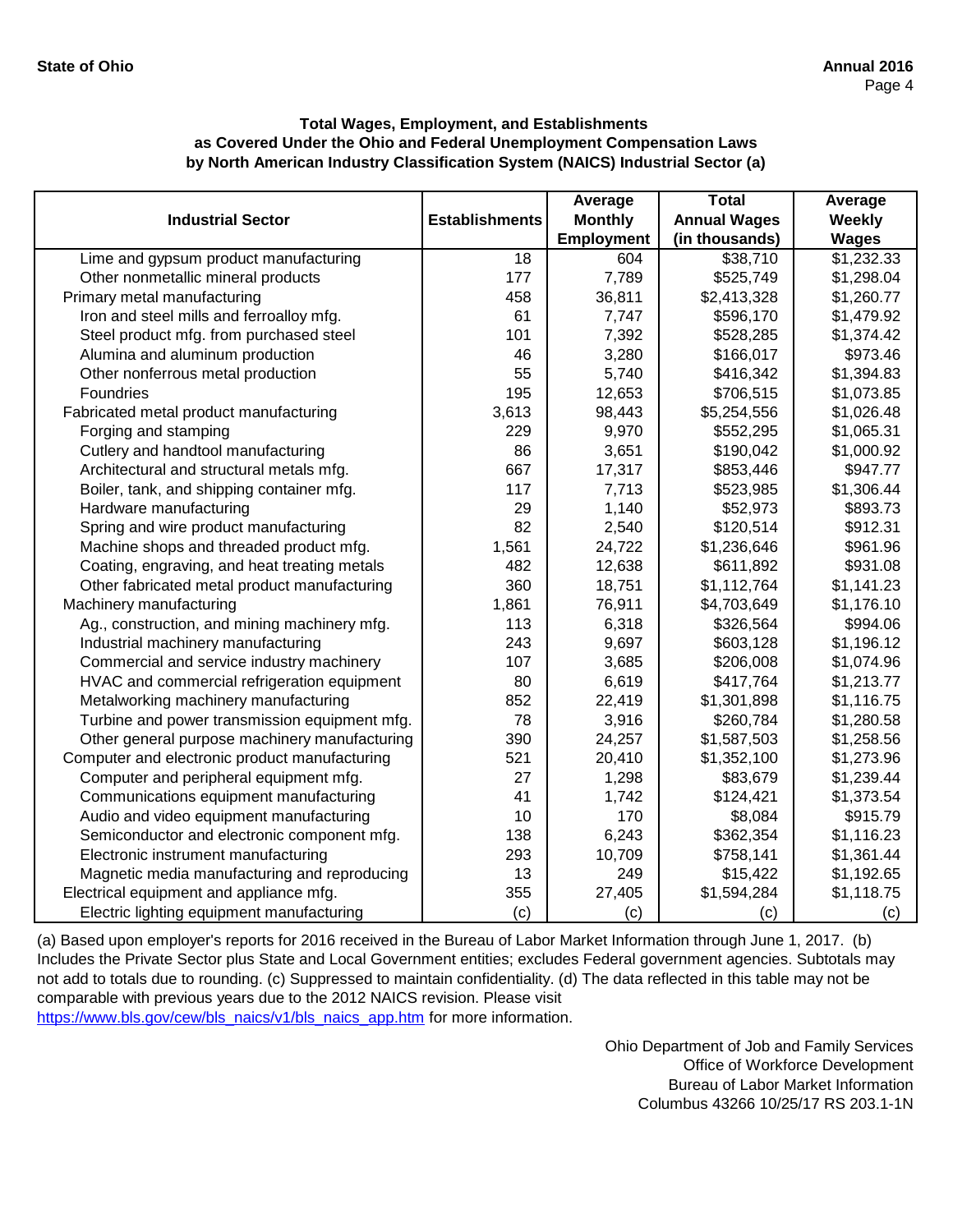|                                               |                       | Average           | <b>Total</b>        | Average      |
|-----------------------------------------------|-----------------------|-------------------|---------------------|--------------|
| <b>Industrial Sector</b>                      | <b>Establishments</b> | <b>Monthly</b>    | <b>Annual Wages</b> | Weekly       |
|                                               |                       | <b>Employment</b> | (in thousands)      | <b>Wages</b> |
| Household appliance manufacturing             | (c)                   | (c)               | (c)                 | (c)          |
| Electrical equipment manufacturing            | 164                   | 8,165             | \$555,684           | \$1,308.83   |
| Other electrical equipment and component mfg. | 120                   | 6,823             | \$392,920           | \$1,107.46   |
| Transportation equipment manufacturing        | 783                   | 125,324           | \$8,396,666         | \$1,288.46   |
| Motor vehicle manufacturing                   | 26                    | 21,850            | \$1,671,085         | \$1,470.77   |
| Motor vehicle body and trailer manufacturing  | 96                    | 8,570             | \$402,363           | \$902.85     |
| Motor vehicle parts manufacturing             | 478                   | 74,984            | \$4,371,189         | \$1,121.06   |
| Aerospace product and parts manufacturing     | 133                   | 18,603            | \$1,875,607         | \$1,938.94   |
| Railroad rolling stock manufacturing          | 13                    | 317               | \$14,545            | \$882.12     |
| Ship and boat building                        | 10                    | 148               | \$6,383             | \$829.33     |
| Other transportation equipment manufacturing  | 28                    | 853               | \$55,496            | \$1,251.52   |
| Furniture and related product manufacturing   | 708                   | 15,545            | \$673,102           | \$832.71     |
| Household and institutional furniture mfg.    | 507                   | 11,309            | \$477,370           | \$811.77     |
| Office furniture and fixtures manufacturing   | 179                   | 3,452             | \$159,146           | \$886.71     |
| Other furniture related product manufacturing | 23                    | 784               | \$36,587            | \$896.96     |
| Miscellaneous manufacturing                   | 944                   | 21,341            | \$988,298           | \$890.58     |
| Medical equipment and supplies manufacturing  | 335                   | 8,748             | \$435,392           | \$957.13     |
| Other miscellaneous manufacturing             | 609                   | 12,593            | \$552,906           | \$844.35     |
| <b>Wholesale trade</b>                        | 23,784                | 235,248           | \$15,731,518        | \$1,286.00   |
| Merchant wholesalers, durable goods           | 10,090                | 128,063           | \$8,199,693         | \$1,231.33   |
| Motor vehicle and parts merchant wholesalers  | 841                   | 14,603            | \$742,650           | \$978.02     |
| Furniture and furnishing merchant wholesalers | 264                   | 3,158             | \$179,454           | \$1,092.65   |
| Lumber and const. supply merchant wholesalers | 654                   | 7,338             | \$398,929           | \$1,045.50   |
| Commercial equip. merchant wholesalers        | 1,912                 | 25,055            | \$2,122,360         | \$1,629.02   |
| Metal and mineral merchant wholesalers        | 579                   | 10,106            | \$624,371           | \$1,188.12   |
| Electric goods merchant wholesalers           | 994                   | 11,717            | \$809,471           | \$1,328.52   |
| Hardware and plumbing merchant wholesalers    | 823                   | 11,002            | \$651,354           | \$1,138.56   |
| Machinery and supply merchant wholesalers     | 2,905                 | 32,375            | \$2,084,576         | \$1,238.23   |
| Misc. durable goods merchant wholesalers      | 1,119                 | 12,709            | \$586,528           | \$887.54     |
| Merchant wholesalers, nondurable goods        | 4,217                 | 67,703            | \$4,085,276         | \$1,160.40   |
| Paper and paper product merchant wholesalers  | 367                   | 5,080             | \$340,497           | \$1,289.00   |
| Druggists' goods merchant wholesalers         | 406                   | 7,056             | \$579,111           | \$1,578.38   |
| Apparel and piece goods merchant wholesalers  | 177                   | 1,741             | \$100,030           | \$1,104.81   |
| Grocery and Related Product Wholesalers       | 1,029                 | 24,497            | \$1,313,716         | \$1,031.29   |
| Farm product raw material merch. whls.        | 232                   | 2,667             | \$111,460           | \$803.79     |

[\(a\) Based upon employer's reports for 2016 received in t](https://www.bls.gov/cew/bls_naics/v1/bls_naics_app.htm#)he Bureau of Labor Market Information through June 1, 2017. (b) [Includes the Private Sector plus State and Local Governm](https://www.bls.gov/cew/bls_naics/v1/bls_naics_app.htm#)ent entities; excludes Federal government agencies. Subtotals may [not add to totals due to rounding. \(c\) Suppressed to main](https://www.bls.gov/cew/bls_naics/v1/bls_naics_app.htm#)tain confidentiality. (d) The data reflected in this table may not be [comparable with previous years due to the 2012 NAICS](https://www.bls.gov/cew/bls_naics/v1/bls_naics_app.htm#) revision. Please visit

[https://www.bls.gov/cew/bls\\_naics/v1/bls\\_naics\\_app.htm](https://www.bls.gov/cew/bls_naics/v1/bls_naics_app.htm#) for more information.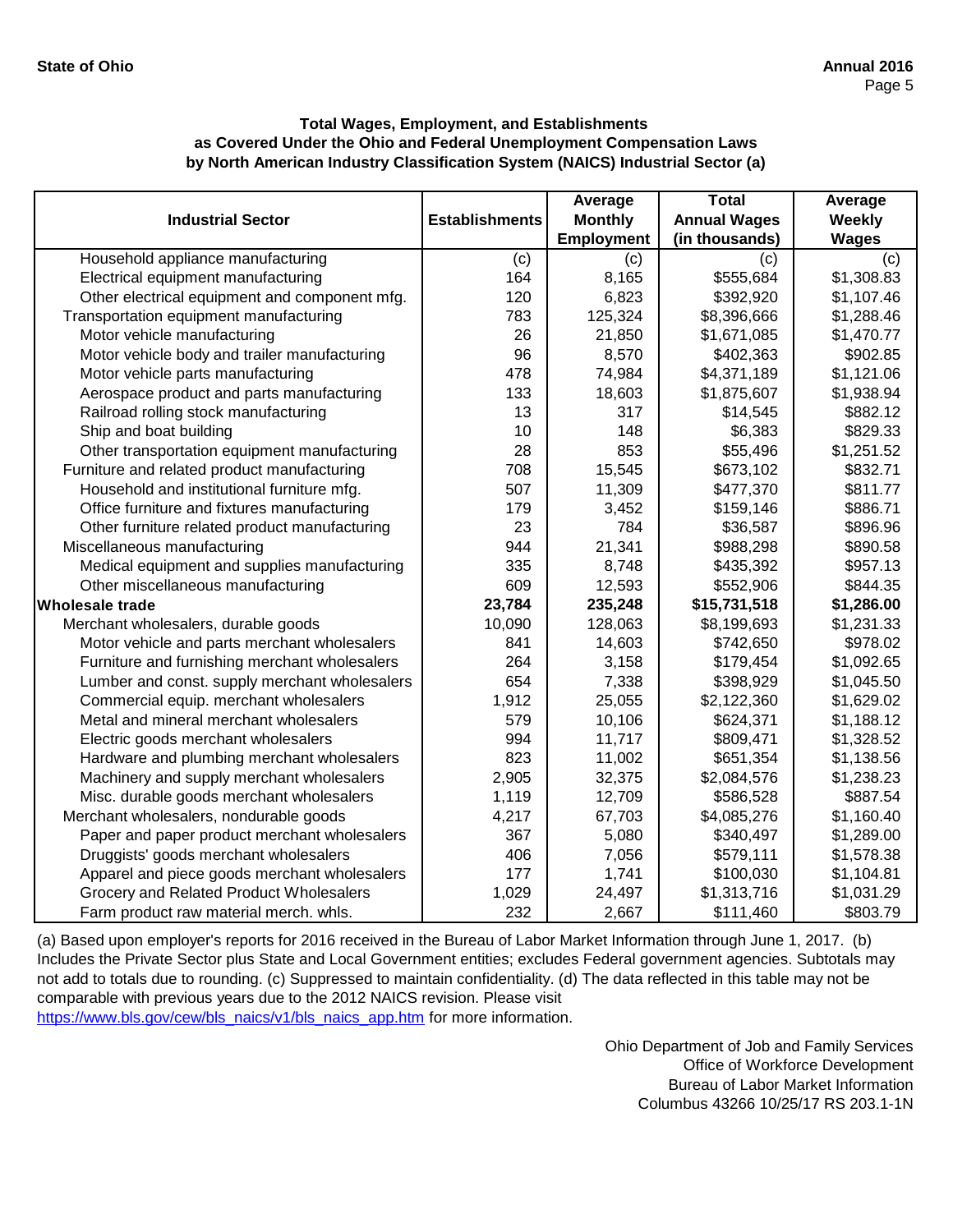|                                               |                       | Average           | <b>Total</b>        | Average      |
|-----------------------------------------------|-----------------------|-------------------|---------------------|--------------|
| <b>Industrial Sector</b>                      | <b>Establishments</b> | <b>Monthly</b>    | <b>Annual Wages</b> | Weekly       |
|                                               |                       | <b>Employment</b> | (in thousands)      | <b>Wages</b> |
| Chemical merchant wholesalers                 | 701                   | 8,401             | \$669,213           | \$1,531.88   |
| Petroleum merchant wholesalers                | 266                   | 2,936             | \$174,314           | \$1,141.75   |
| Alcoholic beverage merchant wholesalers       | 180                   | 5,944             | \$314,394           | \$1,017.17   |
| Misc. nondurable goods merchant wholesalers   | 861                   | 9,381             | \$482,542           | \$989.17     |
| Electronic markets and agents and brokers     | 9,477                 | 39,482            | \$3,446,548         | \$1,678.73   |
| <b>Retail trade</b>                           | 35,596                | 575,571           | \$15,611,693        | \$521.62     |
| Motor vehicle and parts dealers               | 4,613                 | 78,358            | \$3,408,178         | \$836.44     |
| Automobile dealers                            | 1,815                 | 49,387            | \$2,459,989         | \$957.90     |
| Other motor vehicle dealers                   | 404                   | 4,632             | \$183,731           | \$762.87     |
| Auto parts, accessories, and tire stores      | 2,395                 | 24,339            | \$764,459           | \$604.02     |
| Furniture and home furnishings stores         | 1,382                 | 13,289            | \$436,773           | \$632.10     |
| Furniture stores                              | 616                   | 7,050             | \$257,686           | \$702.87     |
| Home furnishings stores                       | 766                   | 6,238             | \$179,087           | \$552.10     |
| Electronics and appliance stores              | 1,678                 | 16,779            | \$656,068           | \$751.92     |
| Building material and garden supply stores    | 2,718                 | 50,079            | \$1,501,453         | \$576.58     |
| Building material and supplies dealers        | 1,941                 | 42,915            | \$1,295,182         | \$580.38     |
| Lawn and garden equipment and supplies stores | 777                   | 7,164             | \$206,271           | \$553.73     |
| Food and beverage stores                      | 4,984                 | 105,031           | \$2,212,504         | \$405.10     |
| Grocery stores                                | 3,332                 | 93,947            | \$1,997,499         | \$408.88     |
| Specialty food stores                         | 733                   | 6,780             | \$146,830           | \$416.48     |
| Beer, wine, and liquor stores                 | 919                   | 4,304             | \$68,175            | \$304.62     |
| Health and personal care stores               | 3,522                 | 36,950            | \$1,256,253         | \$653.83     |
| <b>Gasoline stations</b>                      | 3,691                 | 37,003            | \$734,181           | \$381.56     |
| Clothing and clothing accessories stores      | 3,751                 | 39,614            | \$772,063           | \$374.81     |
| Clothing stores                               | 2,398                 | 28,872            | \$500,589           | \$333.42     |
| Shoe stores                                   | 659                   | 6,283             | \$112,003           | \$342.83     |
| Jewelry, luggage, and leather goods stores    | 694                   | 4,459             | \$159,472           | \$687.73     |
| Sporting goods, hobby, book, and music stores | 1,749                 | 21,366            | \$386,816           | \$348.15     |
| Sporting goods and musical instrument stores  | 1,503                 | 18,912            | \$348,767           | \$354.65     |
| Book, periodical, and music stores            | 246                   | 2,455             | \$38,049            | \$298.06     |
| General merchandise stores                    | 2,501                 | 118,368           | \$2,489,873         | \$404.52     |
| Department stores                             | 494                   | 41,062            | \$744,622           | \$348.73     |
| Other general merchandise stores              | 2,007                 | 77,306            | \$1,745,251         | \$434.15     |
| Miscellaneous store retailers                 | 3,727                 | 29,974            | \$617,593           | \$396.23     |
| <b>Florists</b>                               | 537                   | 2,885             | \$47,063            | \$313.71     |

[\(a\) Based upon employer's reports for 2016 received in t](https://www.bls.gov/cew/bls_naics/v1/bls_naics_app.htm#)he Bureau of Labor Market Information through June 1, 2017. (b) [Includes the Private Sector plus State and Local Governm](https://www.bls.gov/cew/bls_naics/v1/bls_naics_app.htm#)ent entities; excludes Federal government agencies. Subtotals may [not add to totals due to rounding. \(c\) Suppressed to main](https://www.bls.gov/cew/bls_naics/v1/bls_naics_app.htm#)tain confidentiality. (d) The data reflected in this table may not be [comparable with previous years due to the 2012 NAICS](https://www.bls.gov/cew/bls_naics/v1/bls_naics_app.htm#) revision. Please visit

[https://www.bls.gov/cew/bls\\_naics/v1/bls\\_naics\\_app.htm](https://www.bls.gov/cew/bls_naics/v1/bls_naics_app.htm#) for more information.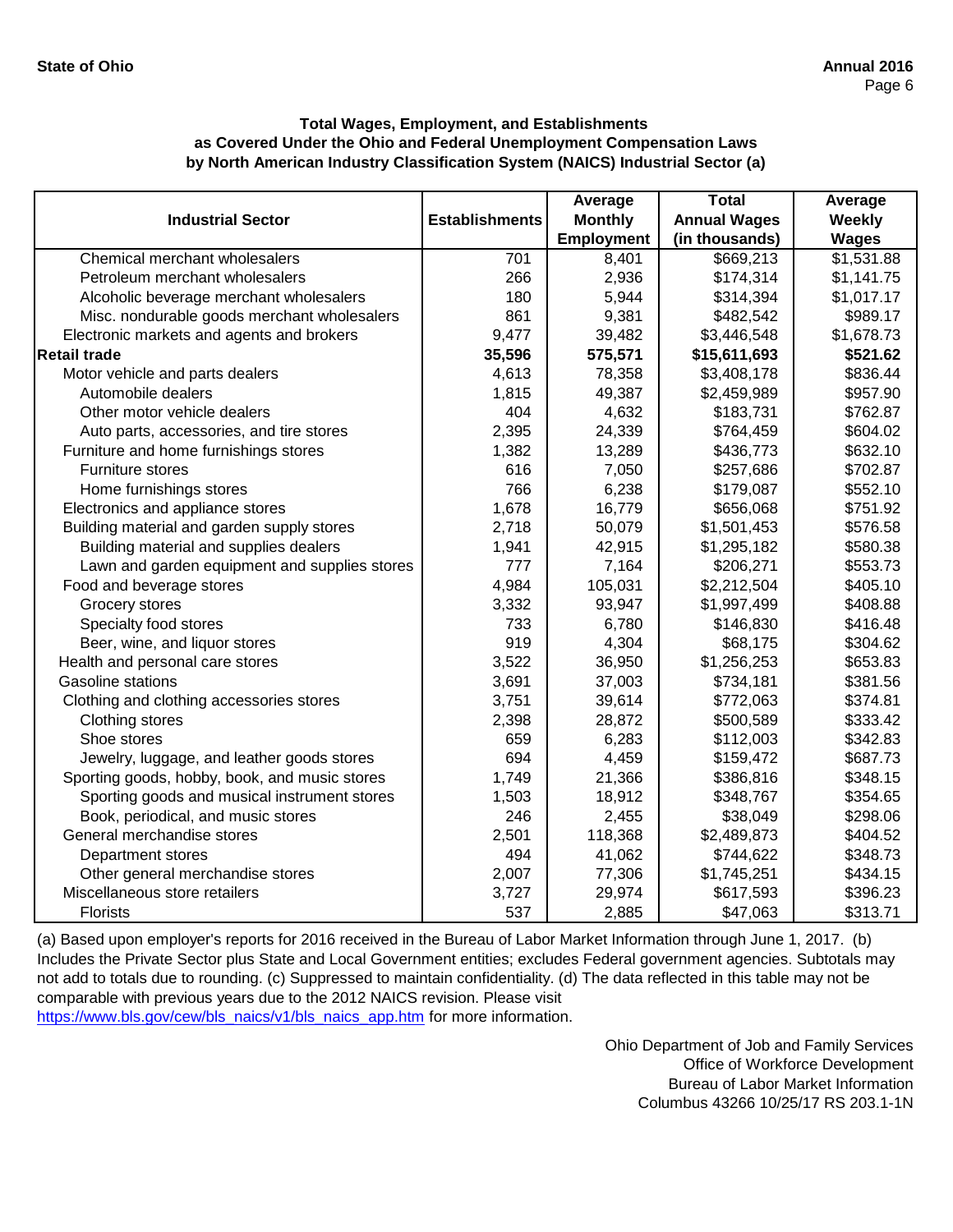|                                              |                       | Average           | <b>Total</b>        | Average              |
|----------------------------------------------|-----------------------|-------------------|---------------------|----------------------|
| <b>Industrial Sector</b>                     | <b>Establishments</b> | <b>Monthly</b>    | <b>Annual Wages</b> | Weekly               |
|                                              |                       | <b>Employment</b> | (in thousands)      | <b>Wages</b>         |
| Office supplies, stationery, and gift stores | 943                   | 8,546             | \$185,069           | $\overline{$}416.46$ |
| Used merchandise stores                      | 682                   | 7,692             | \$135,487           | \$338.75             |
| Other miscellaneous store retailers          | 1,566                 | 10,851            | \$249,973           | \$443.00             |
| Nonstore retailers                           | 1,281                 | 28,761            | \$1,139,937         | \$762.21             |
| Electronic shopping and mail-order houses    | 721                   | 18,938            | \$788,895           | \$801.10             |
| Vending machine operators                    | 175                   | 5,460             | \$150,240           | \$529.13             |
| Direct selling establishments                | 385                   | 4,363             | \$200,801           | \$885.13             |
| <b>Transportation and warehousing</b>        | 8,256                 | 184,243           | \$8,733,524         | \$911.58             |
| Air transportation                           | 154                   | 10,292            | \$1,023,740         | \$1,912.83           |
| Scheduled air transportation                 | 55                    | 4,197             | \$259,057           | \$1,187.08           |
| Nonscheduled air transportation              | 99                    | 6,096             | \$764,683           | \$2,412.50           |
| Rail transportation                          | 4                     | 7                 | 392                 | 1103.5               |
| Water transportation                         | 47                    | 673               | \$46,666            | \$1,334.46           |
| Sea, coastal, and Great Lakes transportation | 30                    | 450               | \$32,272            | \$1,377.87           |
| Inland water transportation                  | 17                    | 222               | \$14,394            | \$1,246.44           |
| Truck transportation                         | 4,865                 | 71,391            | \$3,448,443         | \$928.90             |
| General freight trucking                     | 3,216                 | 54,139            | \$2,639,925         | \$937.73             |
| Specialized freight trucking                 | 1,649                 | 17,252            | \$808,518           | \$901.23             |
| Transit and ground passenger transportation  | 457                   | 10,510            | \$237,633           | \$434.83             |
| Urban transit systems                        | 8                     | 68                | \$2,629             | \$742.62             |
| Interurban and rural bus transportation      | 9                     | 399               | \$11,348            | \$546.46             |
| Taxi and limousine service                   | 140                   | 1,568             | \$31,309            | \$384.10             |
| School and employee bus transportation       | 76                    | 4,534             | \$101,693           | \$431.31             |
| Charter bus industry                         | 36                    | 889               | \$24,371            | \$527.06             |
| Other ground passenger transportation        | 189                   | 3,051             | \$66,282            | \$417.73             |
| Pipeline transportation                      | 126                   | 1,899             | \$198,767           | \$2,012.79           |
| Pipeline transportation of crude oil         | (c)                   | (c)               | (c)                 | (c)                  |
| Pipeline transportation of natural gas       | 48                    | 487               | \$42,529            | \$1,680.83           |
| Other pipeline transportation                | (c)                   | (c)               | (c)                 | (c)                  |
| Scenic and sightseeing transportation        | 23                    | 200               | \$4,210             | \$405.52             |
| Scenic and sightseeing transportation, land  | (c)                   | (c)               | (c)                 | (c)                  |
| Scenic and sightseeing transportation, water | 12                    | 107               | 2166                | 390.77               |
| Scenic and sightseeing transportation, other | (c)                   | (c)               | (c)                 | (c)                  |
| Support activities for transportation        | 1,260                 | 19,593            | \$922,613           | \$905.56             |
| Support activities for air transportation    | 200                   | 5,172             | \$234,016           | \$870.19             |

[\(a\) Based upon employer's reports for 2016 received in t](https://www.bls.gov/cew/bls_naics/v1/bls_naics_app.htm#)he Bureau of Labor Market Information through June 1, 2017. (b) [Includes the Private Sector plus State and Local Governm](https://www.bls.gov/cew/bls_naics/v1/bls_naics_app.htm#)ent entities; excludes Federal government agencies. Subtotals may [not add to totals due to rounding. \(c\) Suppressed to main](https://www.bls.gov/cew/bls_naics/v1/bls_naics_app.htm#)tain confidentiality. (d) The data reflected in this table may not be [comparable with previous years due to the 2012 NAICS](https://www.bls.gov/cew/bls_naics/v1/bls_naics_app.htm#) revision. Please visit

[https://www.bls.gov/cew/bls\\_naics/v1/bls\\_naics\\_app.htm](https://www.bls.gov/cew/bls_naics/v1/bls_naics_app.htm#) for more information.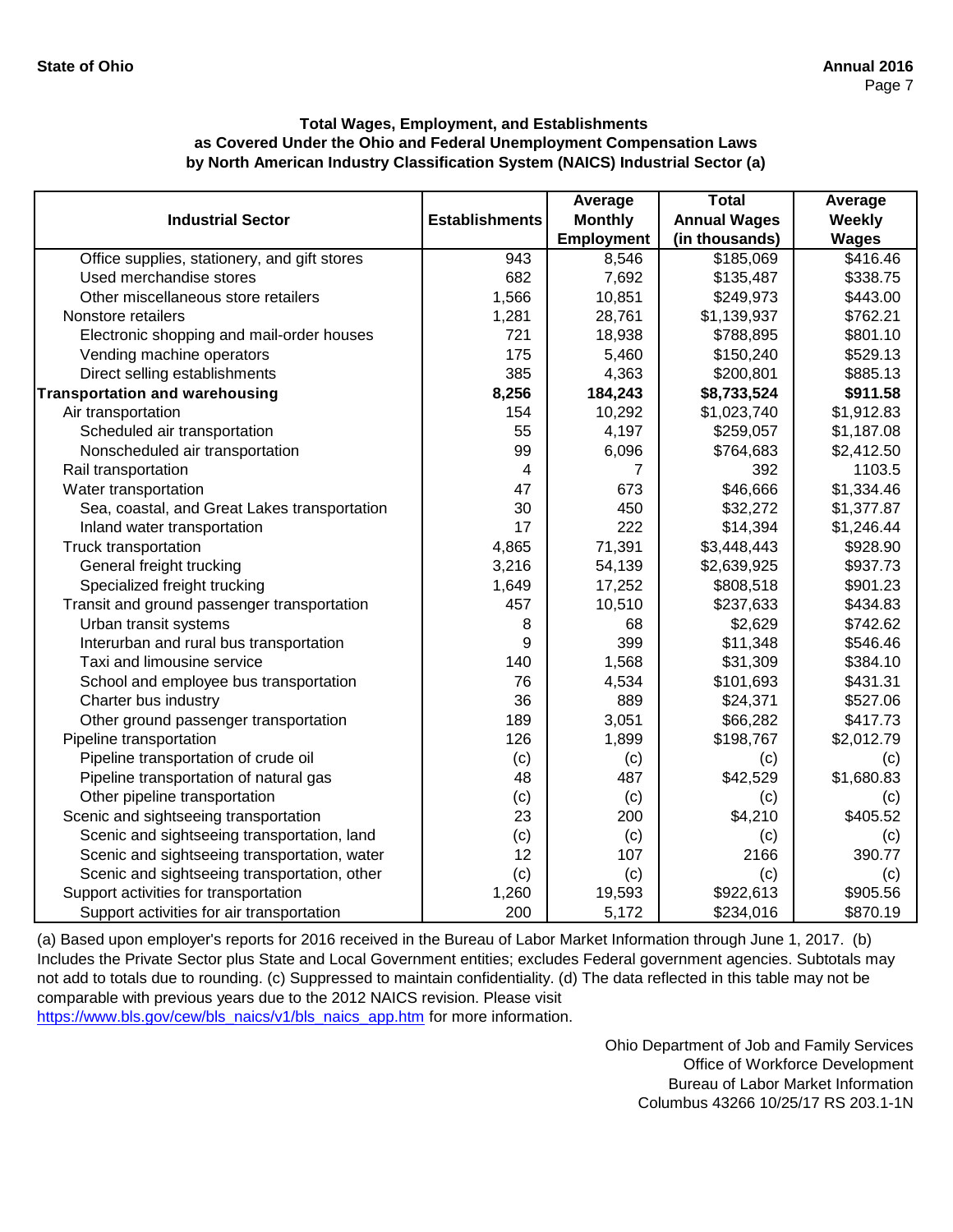|                                               |                       | Average           | <b>Total</b>        | Average      |
|-----------------------------------------------|-----------------------|-------------------|---------------------|--------------|
| <b>Industrial Sector</b>                      | <b>Establishments</b> | <b>Monthly</b>    | <b>Annual Wages</b> | Weekly       |
|                                               |                       | <b>Employment</b> | (in thousands)      | <b>Wages</b> |
| Support activities for rail transportation    | 64                    | 1,262             | \$59,026            | \$899.27     |
| Support activities for water transportation   | 36                    | 826               | \$39,119            | \$911.31     |
| Support activities for road transportation    | 344                   | 3,336             | \$117,753           | \$678.77     |
| Freight transportation arrangement            | 509                   | 7,139             | \$408,429           | \$1,100.19   |
| Other support activities for transportation   | 108                   | 1,859             | \$64,270            | \$665.04     |
| Postal service                                | (c)                   | (c)               | (c)                 | (c)          |
| Couriers and messengers                       | 563                   | 23,323            | \$947,042           | \$780.88     |
| Couriers and express delivery services        | 380                   | 21,782            | \$889,942           | \$785.69     |
| Local messengers and local delivery           | 183                   | 1,541             | \$57,099            | \$712.79     |
| Warehousing and storage                       | 760                   | 46,355            | \$1,904,018         | \$789.88     |
| Information                                   | 4,295                 | 71,733            | \$4,744,578         | \$1,271.96   |
| Publishing industries (except internet)       | 1,350                 | 22,627            | \$1,576,124         | \$1,339.54   |
| Newspaper, book, and directory publishers     | 636                   | 16,314            | \$1,005,185         | \$1,184.88   |
| Software publishers                           | 715                   | 6,313             | \$570,939           | \$1,739.19   |
| Motion picture and sound recording industries | 519                   | 6,013             | \$130,491           | \$417.37     |
| Motion picture and video industries           | 469                   | 5,835             | \$122,075           | \$402.31     |
| Sound recording industries                    | 50                    | 177               | \$8,416             | \$913.08     |
| Broadcasting (except internet)                | 242                   | 6,384             | \$362,700           | \$1,092.50   |
| Radio and television broadcasting             | 231                   | 6,314             | \$360,731           | \$1,098.77   |
| Cable and other subscription programming      | 12                    | 71                | \$1,969             | \$534.50     |
| Telecommunications                            | 1,213                 | 24,343            | \$1,692,642         | \$1,337.15   |
| Wired telecommunications carriers             | 741                   | 20,123            | \$1,389,771         | \$1,328.15   |
| Wireless telecommunications carriers          | 219                   | 1,547             | \$88,560            | \$1,101.12   |
| Satellite telecommunications                  | 21                    | 59                | \$8,077             | \$2,636.52   |
| Other telecommunications                      | 233                   | 2,615             | \$206,234           | \$1,516.75   |
| Data processing, hosting and related services | 488                   | 6,621             | \$487,746           | \$1,416.77   |
| Other information services                    | 484                   | 5,745             | \$494,875           | \$1,656.60   |
| <b>Finance and insurance</b>                  | 17,370                | 219,240           | \$16,060,084        | \$1,408.71   |
| Monetary authorities - central bank           | (c)                   | (c)               | (c)                 | (c)          |
| Credit intermediation and related activities  | 6,658                 | 92,664            | \$5,710,256         | \$1,185.06   |
| Depository credit intermediation              | 4,613                 | 58,633            | \$3,435,906         | \$1,126.94   |
| Nondepository credit intermediation           | 1,288                 | 20,240            | \$1,384,690         | \$1,315.62   |
| Activities related to credit intermediation   | 758                   | 13,791            | \$889,660           | \$1,240.56   |
| Securities, commodity contracts, investments  | 3,491                 | 18,181            | \$2,498,134         | \$2,642.40   |
| Securities and commodity contracts brokerage  | 1,556                 | 9,164             | \$1,426,957         | \$2,994.35   |

[\(a\) Based upon employer's reports for 2016 received in t](https://www.bls.gov/cew/bls_naics/v1/bls_naics_app.htm#)he Bureau of Labor Market Information through June 1, 2017. (b) [Includes the Private Sector plus State and Local Governm](https://www.bls.gov/cew/bls_naics/v1/bls_naics_app.htm#)ent entities; excludes Federal government agencies. Subtotals may [not add to totals due to rounding. \(c\) Suppressed to main](https://www.bls.gov/cew/bls_naics/v1/bls_naics_app.htm#)tain confidentiality. (d) The data reflected in this table may not be [comparable with previous years due to the 2012 NAICS](https://www.bls.gov/cew/bls_naics/v1/bls_naics_app.htm#) revision. Please visit

[https://www.bls.gov/cew/bls\\_naics/v1/bls\\_naics\\_app.htm](https://www.bls.gov/cew/bls_naics/v1/bls_naics_app.htm#) for more information.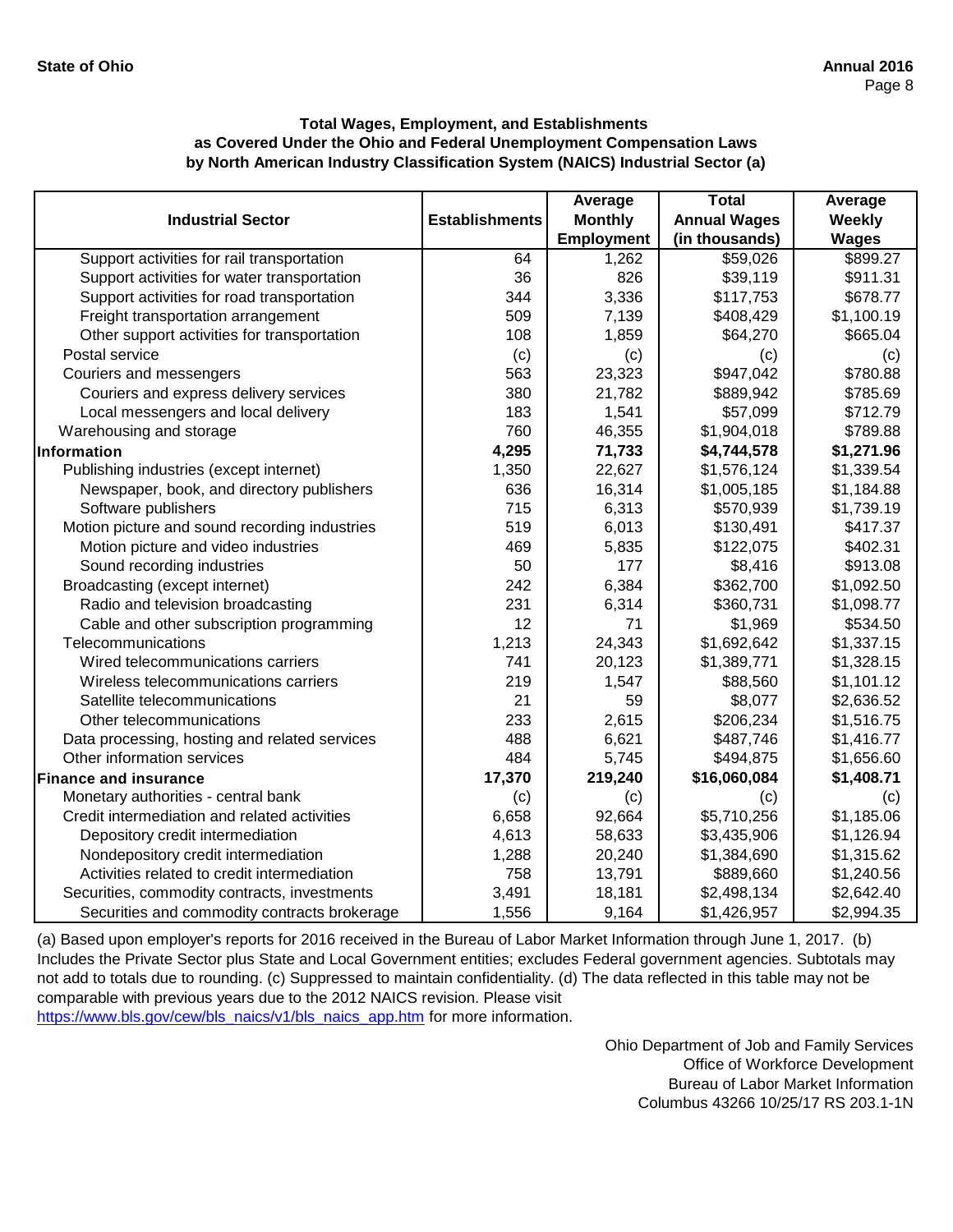|                                                |                       | Average           | <b>Total</b>        | Average      |
|------------------------------------------------|-----------------------|-------------------|---------------------|--------------|
| <b>Industrial Sector</b>                       | <b>Establishments</b> | <b>Monthly</b>    | <b>Annual Wages</b> | Weekly       |
|                                                |                       | <b>Employment</b> | (in thousands)      | <b>Wages</b> |
| Securities and commodity exchanges             | 5                     | 4                 | \$243               | \$1,220.69   |
| Other financial investment activities          | 1,930                 | 9,013             | \$1,070,933         | \$2,285.15   |
| Insurance carriers and related activities      | 7,088                 | 107,248           | \$7,730,225         | \$1,386.12   |
| Insurance carriers                             | 1,037                 | 65,697            | \$5,184,668         | \$1,517.63   |
| Insurance agencies, brokerages, and related    | 6,051                 | 41,550            | \$2,545,557         | \$1,178.17   |
| Funds, trusts, and other financial vehicles    | (c)                   | (c)               | (c)                 | (c)          |
| Insurance and employee benefit funds           | (c)                   | (c)               | (c)                 | (c)          |
| Other investment pools and funds               | 95                    | 94                | \$13,496            | \$2,763.40   |
| Real estate and rental and leasing             | 10,781                | 63,201            | \$2,877,112         | \$875.44     |
| Real estate                                    | 8,577                 | 44,165            | \$2,064,799         | \$899.08     |
| Lessors of real estate                         | 3,379                 | 17,241            | \$751,099           | \$837.77     |
| Offices of real estate agents and brokers      | 2,189                 | 6,699             | \$370,132           | \$1,062.56   |
| Activities related to real estate              | 3,009                 | 20,225            | \$943,568           | \$897.19     |
| Rental and leasing services                    | 2,069                 | 18,492            | \$770,358           | \$801.13     |
| Automotive equipment rental and leasing        | 668                   | 6,718             | \$286,090           | \$818.96     |
| Consumer goods rental                          | 856                   | 6,470             | \$197,764           | \$587.87     |
| General rental centers                         | 113                   | 1,328             | \$52,680            | \$763.15     |
| Machinery and equipment rental and leasing     | 433                   | 3,977             | \$233,824           | \$1,130.71   |
| Lessors of nonfinancial intangible assets      | 135                   | 544               | \$41,955            | \$1,482.90   |
| <b>Professional and technical services</b>     | 32,169                | 257,112           | \$18,651,347        | \$1,395.04   |
| Professional and technical services            | 32,169                | 257,112           | \$18,651,347        | \$1,395.04   |
| Legal services                                 | 5,343                 | 32,417            | \$2,240,879         | \$1,329.38   |
| Accounting and bookkeeping services            | 4,023                 | 31,278            | \$1,913,846         | \$1,176.71   |
| Architectural and engineering services         | 3,785                 | 40,996            | \$3,005,072         | \$1,409.65   |
| Specialized design services                    | 954                   | 6,846             | \$493,180           | \$1,385.40   |
| Computer systems design and related services   | 8,041                 | 59,478            | \$5,175,724         | \$1,673.46   |
| Management and technical consulting services   | 5,687                 | 30,695            | \$2,400,820         | \$1,504.15   |
| Scientific research and development services   | 733                   | 19,649            | \$1,780,362         | \$1,742.46   |
| Advertising, PR, and related services          | 1,487                 | 13,637            | \$717,890           | \$1,012.40   |
| Other professional and technical services      | 2,117                 | 22,118            | \$923,574           | \$803.02     |
| <b>Management of companies and enterprises</b> | 2,094                 | 138,292           | \$14,622,669        | \$2,033.42   |
| Management of companies and enterprises        | 2,094                 | 138,292           | \$14,622,669        | \$2,033.42   |
| <b>Administrative and waste services</b>       | 17,437                | 327,633           | \$10,745,302        | \$630.71     |
| Administrative and support services            | 16,438                | 311,604           | \$9,864,961         | \$608.83     |
| Office administrative services                 | 1,547                 | 20,110            | \$1,325,728         | \$1,267.79   |

[\(a\) Based upon employer's reports for 2016 received in t](https://www.bls.gov/cew/bls_naics/v1/bls_naics_app.htm#)he Bureau of Labor Market Information through June 1, 2017. (b) [Includes the Private Sector plus State and Local Governm](https://www.bls.gov/cew/bls_naics/v1/bls_naics_app.htm#)ent entities; excludes Federal government agencies. Subtotals may [not add to totals due to rounding. \(c\) Suppressed to main](https://www.bls.gov/cew/bls_naics/v1/bls_naics_app.htm#)tain confidentiality. (d) The data reflected in this table may not be [comparable with previous years due to the 2012 NAICS](https://www.bls.gov/cew/bls_naics/v1/bls_naics_app.htm#) revision. Please visit

[https://www.bls.gov/cew/bls\\_naics/v1/bls\\_naics\\_app.htm](https://www.bls.gov/cew/bls_naics/v1/bls_naics_app.htm#) for more information.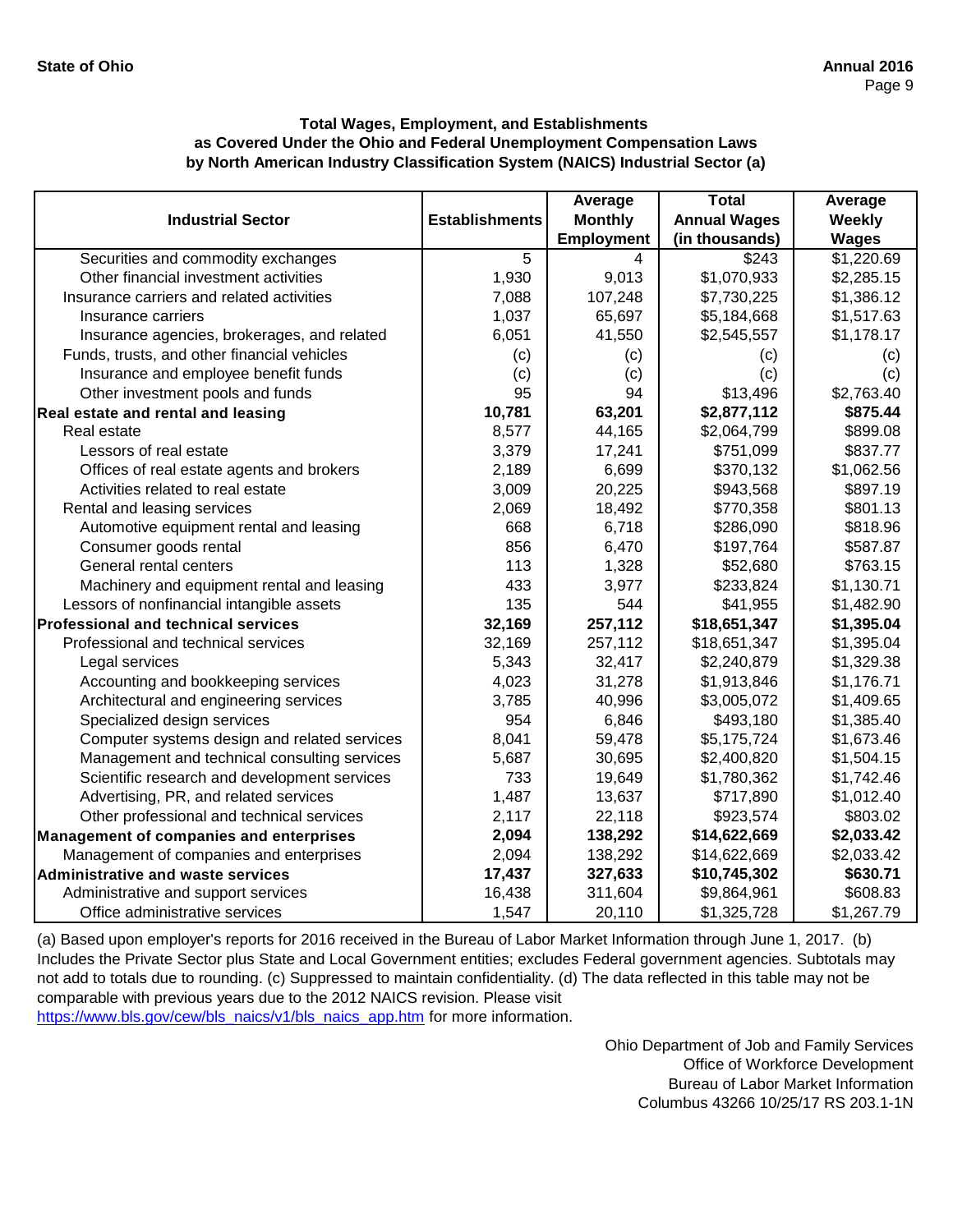|                                                     |                       | Average           | <b>Total</b>        | Average      |
|-----------------------------------------------------|-----------------------|-------------------|---------------------|--------------|
| <b>Industrial Sector</b>                            | <b>Establishments</b> | <b>Monthly</b>    | <b>Annual Wages</b> | Weekly       |
|                                                     |                       | <b>Employment</b> | (in thousands)      | <b>Wages</b> |
| Facilities support services                         | 154                   | 3,504             | \$130,656           | \$717.00     |
| <b>Employment services</b>                          | 3,565                 | 142,454           | \$3,980,814         | \$537.40     |
| <b>Business support services</b>                    | 1,229                 | 35,546            | \$1,333,065         | \$721.19     |
| Travel arrangement and reservation services         | 589                   | 3,491             | \$151,420           | \$834.19     |
| Investigation and security services                 | 1,129                 | 24,000            | \$649,841           | \$520.71     |
| Services to buildings and dwellings                 | 7,485                 | 71,862            | \$1,842,559         | \$493.08     |
| Other support services                              | 740                   | 10,637            | \$450,878           | \$815.17     |
| Waste management and remediation services           | 998                   | 16,029            | \$880,341           | \$1,056.19   |
| Waste collection                                    | 385                   | 5,505             | \$255,703           | \$893.27     |
| Waste treatment and disposal                        | 193                   | 4,681             | \$283,657           | \$1,165.23   |
| Remediation and other waste services                | 421                   | 5,843             | \$340,981           | \$1,122.33   |
| <b>Educational services</b>                         | 3,164                 | 95,270            | \$3,374,452         | \$681.15     |
| <b>Educational services</b>                         | 3,164                 | 95,270            | \$3,374,452         | \$681.15     |
| Elementary and secondary schools                    | 587                   | 35,367            | \$1,031,821         | \$561.04     |
| Junior colleges                                     | 67                    | 1,953             | \$68,015            | \$669.87     |
| Colleges and universities                           | 230                   | 36,068            | \$1,716,576         | \$915.23     |
| Business, computer and management training          | 308                   | 1,648             | \$84,460            | \$985.38     |
| Technical and trade schools                         | 314                   | 3,024             | \$116,396           | \$740.17     |
| Other schools and instruction                       | 1,219                 | 10,421            | \$164,360           | \$303.31     |
| <b>Educational support services</b>                 | 440                   | 6,789             | \$192,822           | \$546.21     |
| Health care and social assistance                   | 30,358                | 793,679           | \$35,895,790        | \$869.75     |
| Ambulatory health care services                     | 20,435                | 263,549           | \$14,915,897        | \$1,088.38   |
| Offices of physicians                               | 7,026                 | 90,295            | \$8,373,659         | \$1,783.40   |
| Offices of dentists                                 | 4,041                 | 31,951            | \$1,548,295         | \$931.90     |
| Offices of other health practitioners               | 4,926                 | 32,184            | \$1,209,944         | \$722.98     |
| Outpatient care centers                             | 1,407                 | 29,152            | \$1,355,221         | \$894.00     |
| Medical and diagnostic laboratories                 | 802                   | 6,304             | \$351,182           | \$1,071.23   |
| Home health care services                           | 1,825                 | 62,556            | \$1,675,626         | \$515.12     |
| Other ambulatory health care services               | 410                   | 11,107            | \$401,970           | \$695.96     |
| Hospitals                                           | 299                   | 253,345           | \$13,878,587        | \$1,053.48   |
| General medical and surgical hospitals              | 218                   | 245,418           | \$13,533,982        | \$1,060.52   |
| Psychiatric and substance abuse hospitals           | 26                    | 2,654             | \$100,912           | \$731.35     |
| Other hospitals                                     | 55                    | 5,273             | \$243,694           | \$888.79     |
| Nursing and residential care facilities             | 3,701                 | 168,574           | \$4,561,026         | \$520.31     |
| Nursing care facilities, skilled nursing facilities | 1,042                 | 96,195            | \$2,737,763         | \$547.31     |

[\(a\) Based upon employer's reports for 2016 received in the](https://www.bls.gov/cew/bls_naics/v1/bls_naics_app.htm#) Bureau of Labor Market Information through June 1, 2017. (b) [Includes the Private Sector plus State and Local Governme](https://www.bls.gov/cew/bls_naics/v1/bls_naics_app.htm#)nt entities; excludes Federal government agencies. Subtotals may not [add to totals due to rounding. \(c\) Suppressed to maintain c](https://www.bls.gov/cew/bls_naics/v1/bls_naics_app.htm#)onfidentiality. (d) The data reflected in this table may not be [comparable with previous years due to the 2012 NAICS rev](https://www.bls.gov/cew/bls_naics/v1/bls_naics_app.htm#)ision. Please visit [https://www.bls.gov/cew/bls\\_naics/v1/bls\\_naics\\_app.htm fo](https://www.bls.gov/cew/bls_naics/v1/bls_naics_app.htm#)r more information.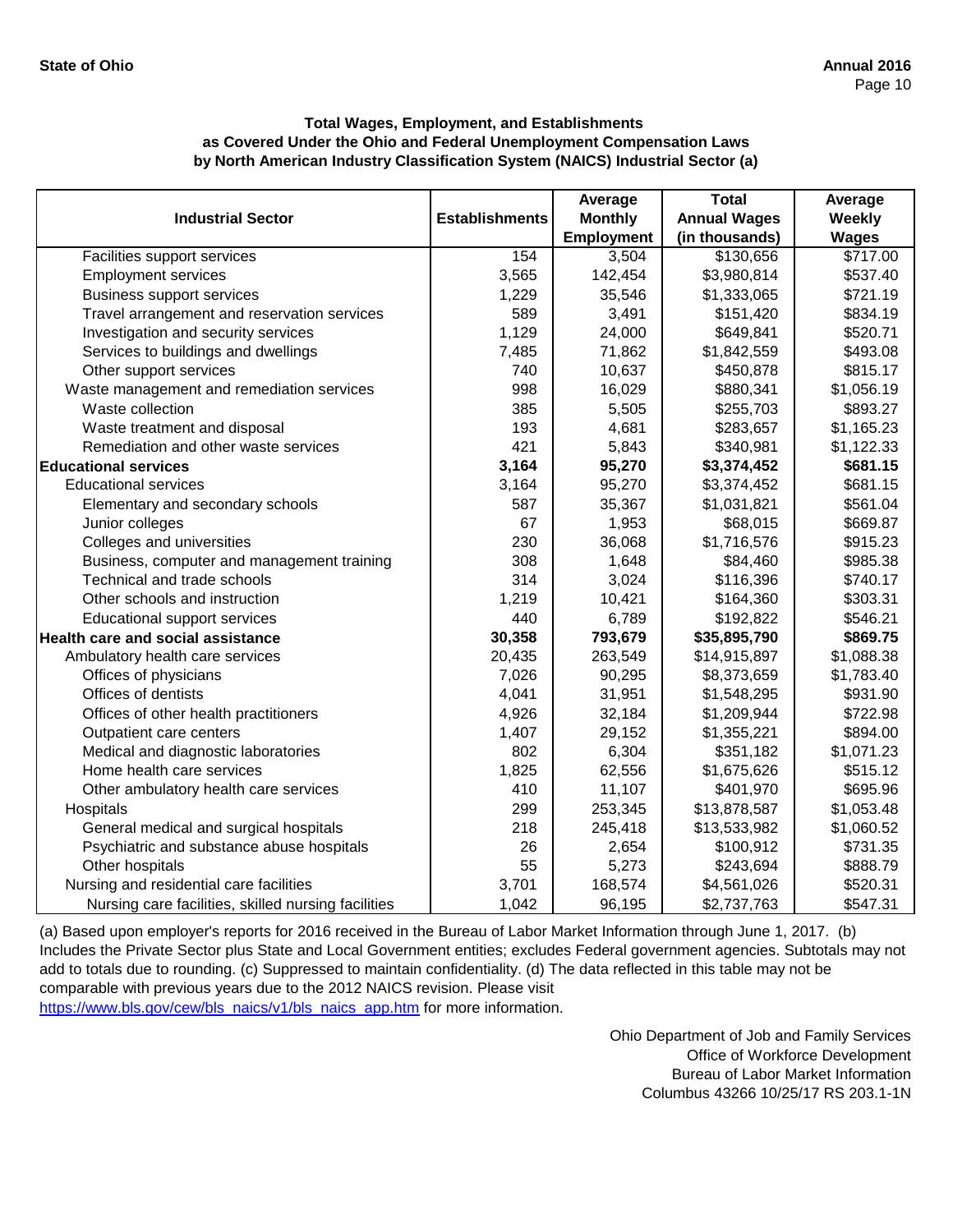|                                               |                       | Average           | <b>Total</b>        | Average       |
|-----------------------------------------------|-----------------------|-------------------|---------------------|---------------|
| <b>Industrial Sector</b>                      | <b>Establishments</b> | <b>Monthly</b>    | <b>Annual Wages</b> | <b>Weekly</b> |
|                                               |                       | <b>Employment</b> | (in thousands)      | <b>Wages</b>  |
| Residential mental health facilities          | $\overline{1,706}$    | 30,663            | \$752,655           | \$472.04      |
| Continuing care, assisted living facilities   | 727                   | 36,866            | \$933,023           | \$486.71      |
| Other residential care facilities             | 226                   | 4,850             | \$137,585           | \$545.52      |
| Social assistance                             | 5,923                 | 108,210           | \$2,540,280         | \$451.44      |
| Individual and family services                | 2,715                 | 57,942            | \$1,450,584         | \$481.44      |
| Emergency and other relief services           | 391                   | 6,286             | \$203,288           | \$621.96      |
| Vocational rehabilitation services            | 280                   | 11,085            | \$234,610           | \$407.00      |
| Child day care services                       | 2,538                 | 32,897            | \$651,798           | \$381.02      |
| Arts, entertainment, and recreation           | 3,848                 | 78,109            | \$2,521,661         | \$620.85      |
| Performing arts and spectator sports          | 926                   | 14,389            | \$1,235,401         | \$1,651.08    |
| Performing arts companies                     | 168                   | 2,707             | \$105,624           | \$750.50      |
| Spectator sports                              | 149                   | 4,864             | \$783,463           | \$3,097.67    |
| Promoters of performing arts and sports       | 292                   | 5,522             | \$293,137           | \$1,020.96    |
| Agents and managers for public figures        | 52                    | 128               | \$8,250             | \$1,239.42    |
| Independent artists, writers, and performers  | 265                   | 1,169             | \$44,927            | \$738.87      |
| Museums, historical sites, zoos, and parks    | 187                   | 7,510             | \$211,542           | \$541.71      |
| Amusements, gambling, and recreation          | 2,735                 | 56,211            | \$1,074,718         | \$367.69      |
| Amusement parks and arcades                   | 112                   | 6,121             | \$121,009           | \$380.19      |
| <b>Gambling industries</b>                    | 52                    | 7,776             | \$259,018           | \$640.54      |
| Other amusement and recreation industries     | 2,571                 | 42,313            | \$694,691           | \$315.73      |
| <b>Accommodation and food services</b>        | 23,895                | 473,168           | \$7,540,770         | \$306.48      |
| Accommodation                                 | 1,763                 | 36,920            | \$787,703           | \$410.29      |
| Traveler accommodation                        | 1,516                 | 34,999            | \$751,879           | \$413.13      |
| RV parks and recreational camps               | 212                   | 1,666             | \$31,188            | \$360.06      |
| Rooming and boarding houses                   | 36                    | 256               | \$4,636             | \$348.37      |
| Food services and drinking places             | 22,132                | 436,248           | \$6,753,067         | \$297.69      |
| Special food services                         | 1,302                 | 18,438            | \$380,290           | \$396.63      |
| Drinking places (alcoholic beverages)         | 2,191                 | 15,028            | \$214,383           | \$274.35      |
| Restaurants and other eating places           | 18,639                | 402,782           | \$6,158,394         | \$294.04      |
| Other services (except public administration) | 24,257                | 156,488           | \$4,848,913         | \$595.88      |
| Repair and maintenance                        | 7,796                 | 46,936            | \$1,986,941         | \$814.10      |
| Automotive repair and maintenance             | 5,742                 | 32,414            | \$1,186,182         | \$703.75      |
| Electronic equipment repair and maintenance   | 464                   | 3,259             | \$198,537           | \$1,171.65    |
| Commercial machinery repair and maintenance   | 1,049                 | 9,043             | \$528,532           | \$1,124.04    |

[\(a\) Based upon employer's reports for 2016 received in t](https://www.bls.gov/cew/bls_naics/v1/bls_naics_app.htm#)he Bureau of Labor Market Information through June 1, 2017. (b) [Includes the Private Sector plus State and Local Governm](https://www.bls.gov/cew/bls_naics/v1/bls_naics_app.htm#)ent entities; excludes Federal government agencies. Subtotals may [not add to totals due to rounding. \(c\) Suppressed to main](https://www.bls.gov/cew/bls_naics/v1/bls_naics_app.htm#)tain confidentiality. (d) The data reflected in this table may not be [comparable with previous years due to the 2012 NAICS](https://www.bls.gov/cew/bls_naics/v1/bls_naics_app.htm#) revision. Please visit

[https://www.bls.gov/cew/bls\\_naics/v1/bls\\_naics\\_app.htm](https://www.bls.gov/cew/bls_naics/v1/bls_naics_app.htm#) for more information.